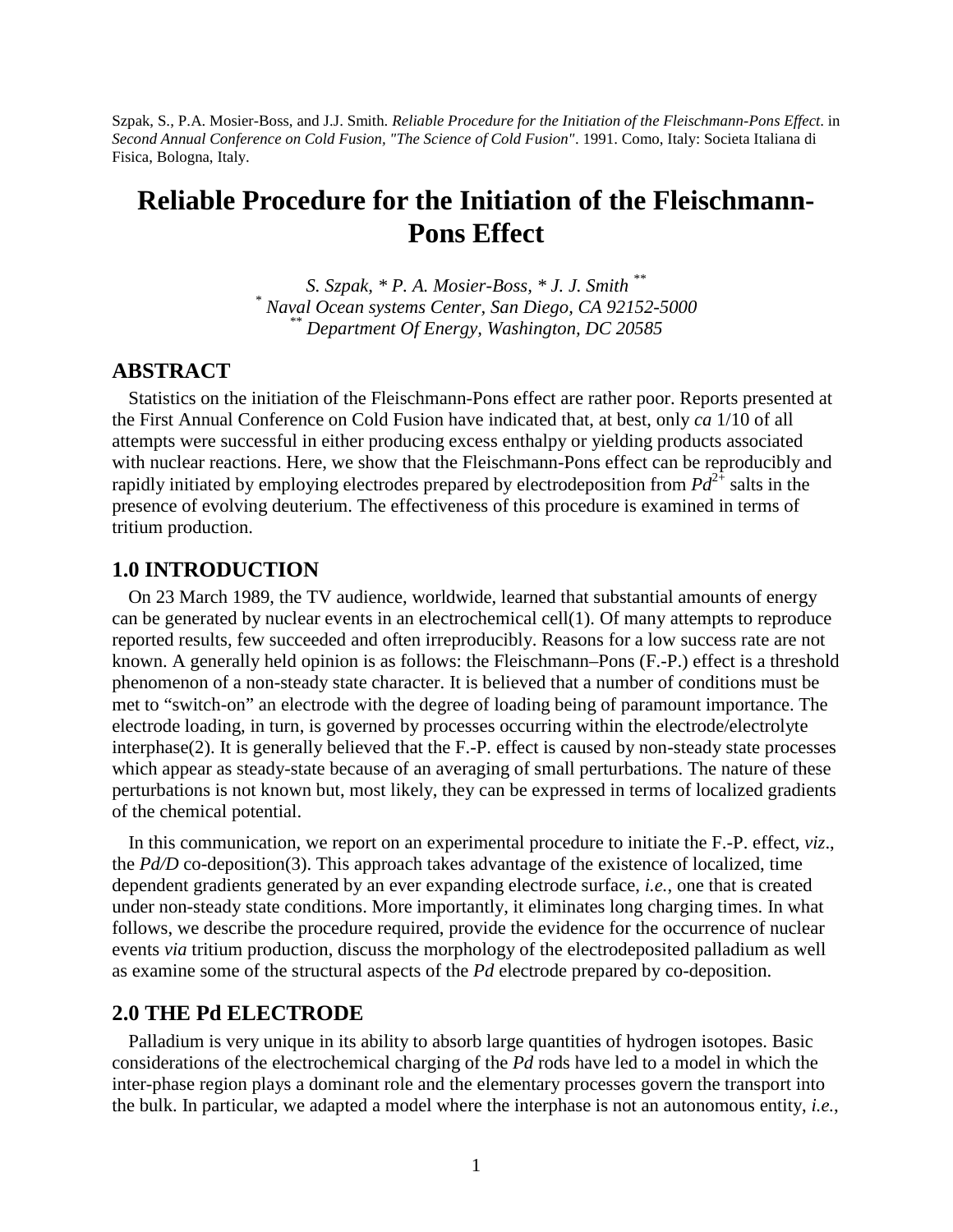its structure as well as the operating driving forces are determined by participating processes occurring in the bulk phases in contact with each other. In addition to purely electrochemical considerations, the operating forces are subject to mechanical constraints arising from lattice expansion following the absorption of the interstitial,  $H$ ;  $n = 1,2,3$ . This model assumes a position independent surface coverage of the reactive species—a rather unrealistic assumption, as demonstrated by the existence of a region in which there is preferred penetration of *<sup>n</sup>H*.

Regions of preferred penetration can be displayed using the Nomarski optics where very small dimensional changes can be observed and recorded on a video tape. An example of the changes of the electrode surface obtained by electronically subtracted images recorded on the tape, are shown in Fig. 1. Evidently, even within a single grain, there are preferred sites of absorption. Clearly, an assumption of uniform surface coverage of the *Pd* rod cannot be justified in modeling exercises. An even more serious deficiency is the employment of the simplest interphase when, in fact, a supercharged region exists as indicated by the X-ray diffraction spectra.



**Figure 1. Evolution of surface morphology after 2 min. charging. Subtracted image is shown; individual grain is outlined.**

## **2.2 IN SITU X-RAY DIFFRACTION SPECTROMETRY**

The diffraction spectrum for the palladium foil immersed in an electrolyte at the rest potential is shown in Fig. 2. After two hours of charging at 1.5 V cathodic overpotential, while the electrode appearence has not changed, its structure has, namely, the formation of *β*-*PdD* is in evidence (peaks at 39.048° and 42.245°; 2*θ*), Fig. 2b. With prolonged charging, the silvery color of metallic palladium has changed to black and, after 24 hours of charging, the recorded spectrum was that of the *β*-*PdD* phase only. With continued charging at somewhat higher overpotentials, a broadening of peaks is observed with no shift in their location, *i.e.*, indicating the presence of a supercharged layer. It is of interest to note that, upon termination of the current flow, escape of large quantities of absorbed deuterium occurs.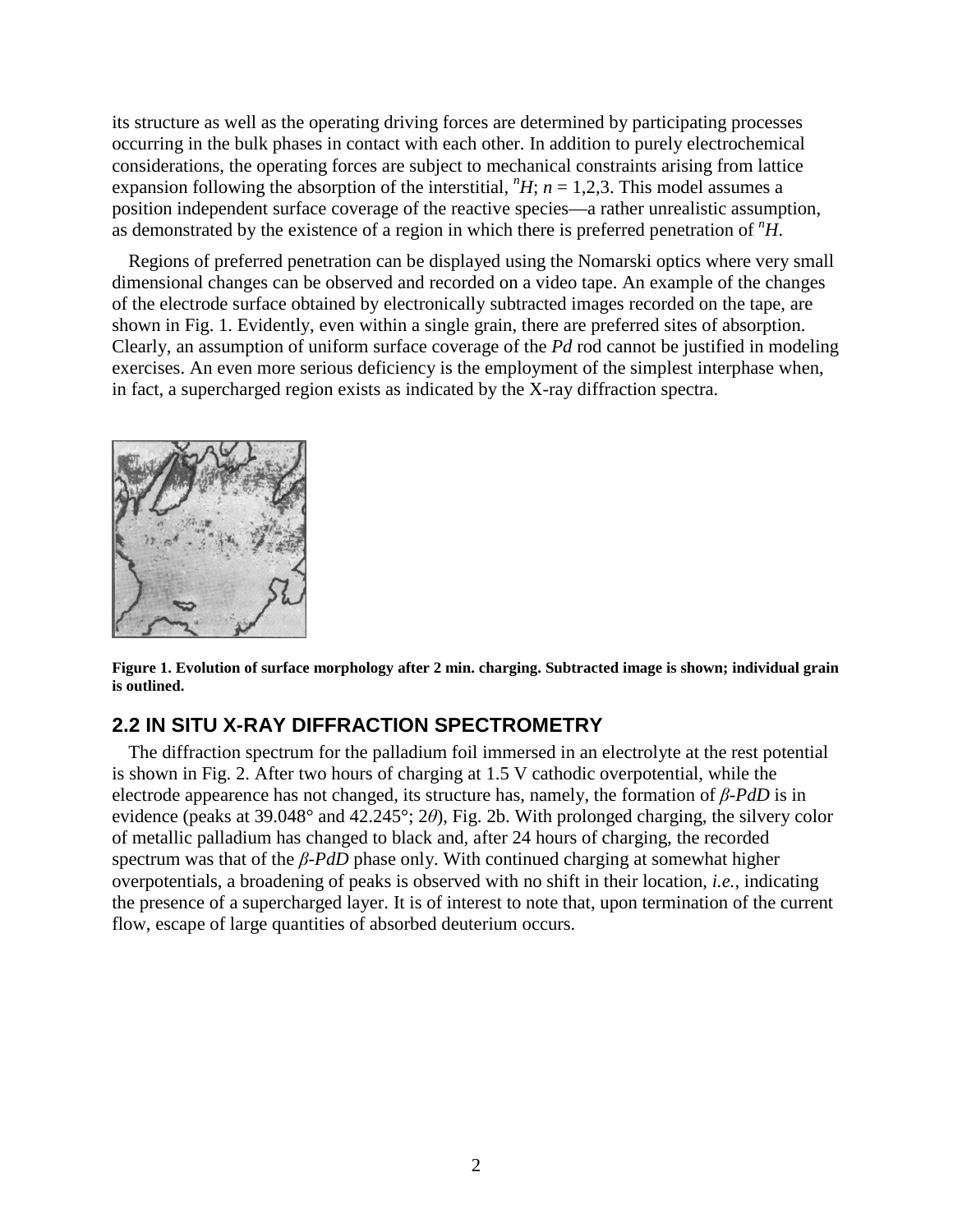

**Figure 2. Progress in electrode loading by** *in situ* **X-ray diffraction. left – electrode at rest potential; right – after charging for 3 hrs at**  $\eta = 1.5$  *V*.

## **2.3 PREPARATION OF Pd ELECTRODE BY PROCESS OF CO-DEPOSITION**

Based on the above discussion, a rational approach to construct a *Pd* electrode suitable for rapid initiation of the F.- P. effect is by electrodeposition of palladium in the presence of evolving deuterium(3). In practice this can be done by deposition from a nearly saturated solution of  $PdCl_2$ , (approx. 0.05 M), in  $D_2O$  containing 0.3 N *LiCl*. The rate of deposition is potentiostatically controlled with the cell potential selected so as to promote vigorous deuterium evolution. Our present practice has been to begin the electrodeposition at a cathodic overpotential of 0.8 V and gradually increasing it to *ca* 3.0 V. The preferred substrate is a copper foil, although nickel has also been used. The evolving deuterium is co-deposited with *Pd* forming the *β* phase or, perhaps, containing even higher deuterium content. The *Pd* samples, electrodeposited in the presence of evolving deuterium were characterized by X-ray photoelectron microscopy. Resulting spectra were those of extremely pure palladium without traces of *Pt*, *Ag*, *Rh*, *Si*, *Cl*, *i.e.*, elements that could have been deposited in the course of electrolysis(4).

#### **3.0 TRITIUM PRODUCTION**

One way to demonstrate the initiation of the F.-P. effect is *via* the tritium enrichment in the electrolyte phase. In an open system and in the absence of nuclear events, the time rate of change of the tritium concentration arises from two sources, *viz.*, the isotopic enrichment and the addition of the tritium containing heavy water needed to maintain a constant electrolyte volume. Typical progress in the codeposition and the onset of tritium production, together with the applied overpotentials, is illustrated in Fig. 3. According to these results, the codeposition process is completed within the first six to eight hours. The onset of tritium production, measured as an increase in dpm in the electrolyte phase, occurs somewhat later, *e.g.*, within hours after completion of co-deposition. The difference between the calculated enrichment, lower curve, and measured tritium concentration in the electrolyte phase indicates tritium production during the process of electrolysis.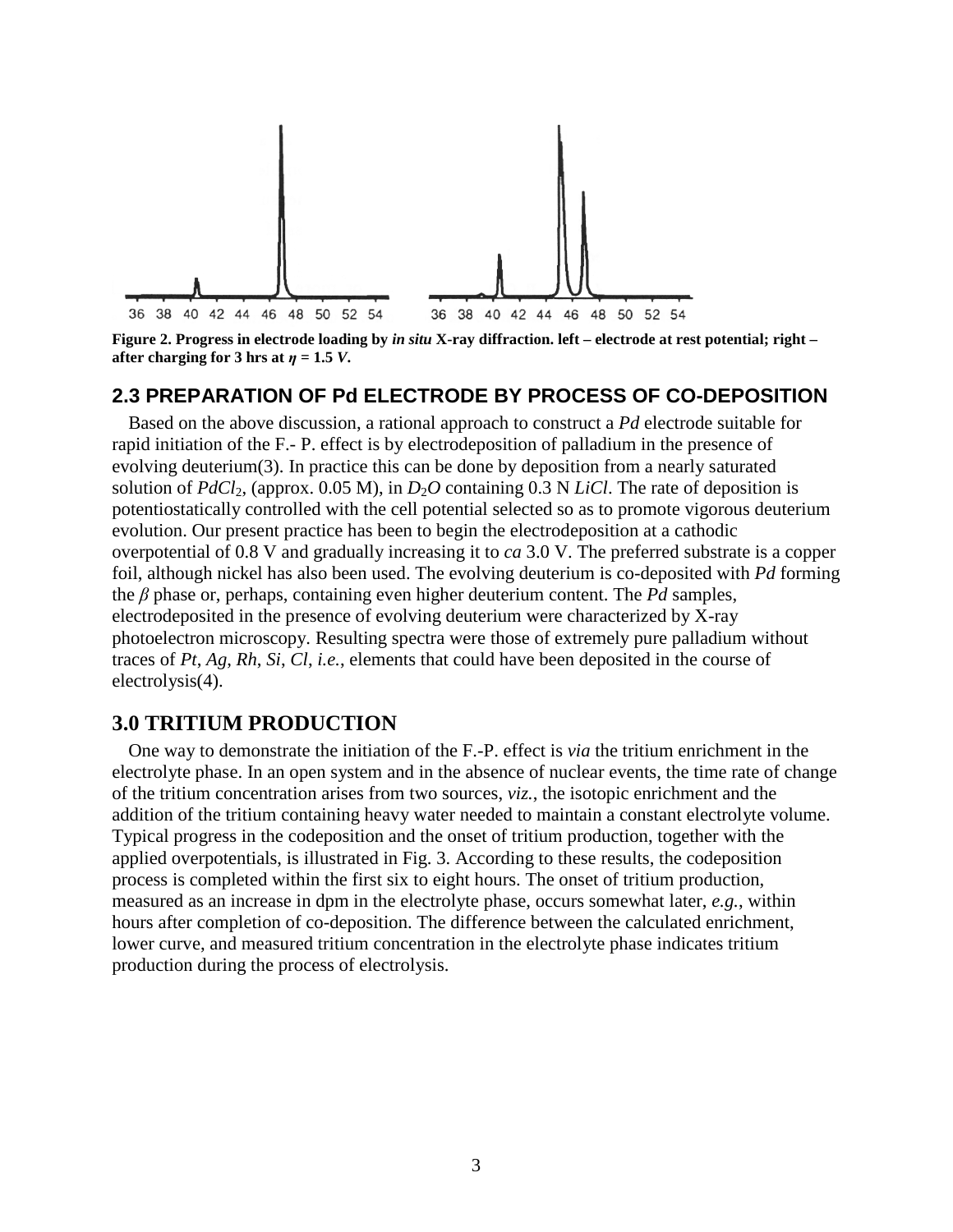

**Figure 3. Early period in the co-deposition process.** Left  $-Pd^{2+}$  concentration as a function of time; right  $-{}^{3}H$  as a function of time; point A indicates addition of  $SC(NH<sub>2</sub>)$ <sup>2</sup>; dashed line – calculated isotopic enrichment.

#### **3.1 TRITIUM DISTRIBUTION: ELECTROLYTE/ELECTRODE/GAS PHASE**

Nuclear events producing tritium can occur at one or more locations, *viz.*, at the electrode surface, within the interphase or within the bulk electrode. Our experimental evidence seems to rule out the existence of dendrite assisted processes. Consequently, we adopt the view that these events occur within the *Pd* lattice, inclusive of the metal side of the interphase region. The location of the nuclear events might have a bearing on the distribution of tritium.

Examples of tritium production in cells employing *Pd* electrodes prepared by co-deposition during the electrolysis of  $D_2O$  containing dissolved *LiCl* and  $Li_2SO_4$  (0.3 N) are shown in Fig. 4. The increase in tritium concentration in the electrolyte phase is far greater than that due to the isotopic effect. The same applies to the composition of the gas phase. Most of the tritium generated by the electrochemical compression of deuterium appears to enter the gaseous phase. A cursory examination reveals that the rate of generation is not constant. We cannot ascertain, at this time, whether the change in the rate of production is smooth, or occurs in bursts as in cells using a conventional electrode design.

#### **4.0 ELECTRODE: ITS STRUCTURE AND BEHAVIOR**

The reproducibility of the F.-P. effect in cells employing electrodes prepared by the codeposition process may be attributed to their morphology and purity. The growth form of the electrodeposited *Pd* is affected by processes occurring within the ever-changing interphase, primarily by the surface processes and mass transport. It can be assumed that the electrocrystallization of palladium in the presence of evolving deuterium must accommodate as well as be affected by the presence of deuterium.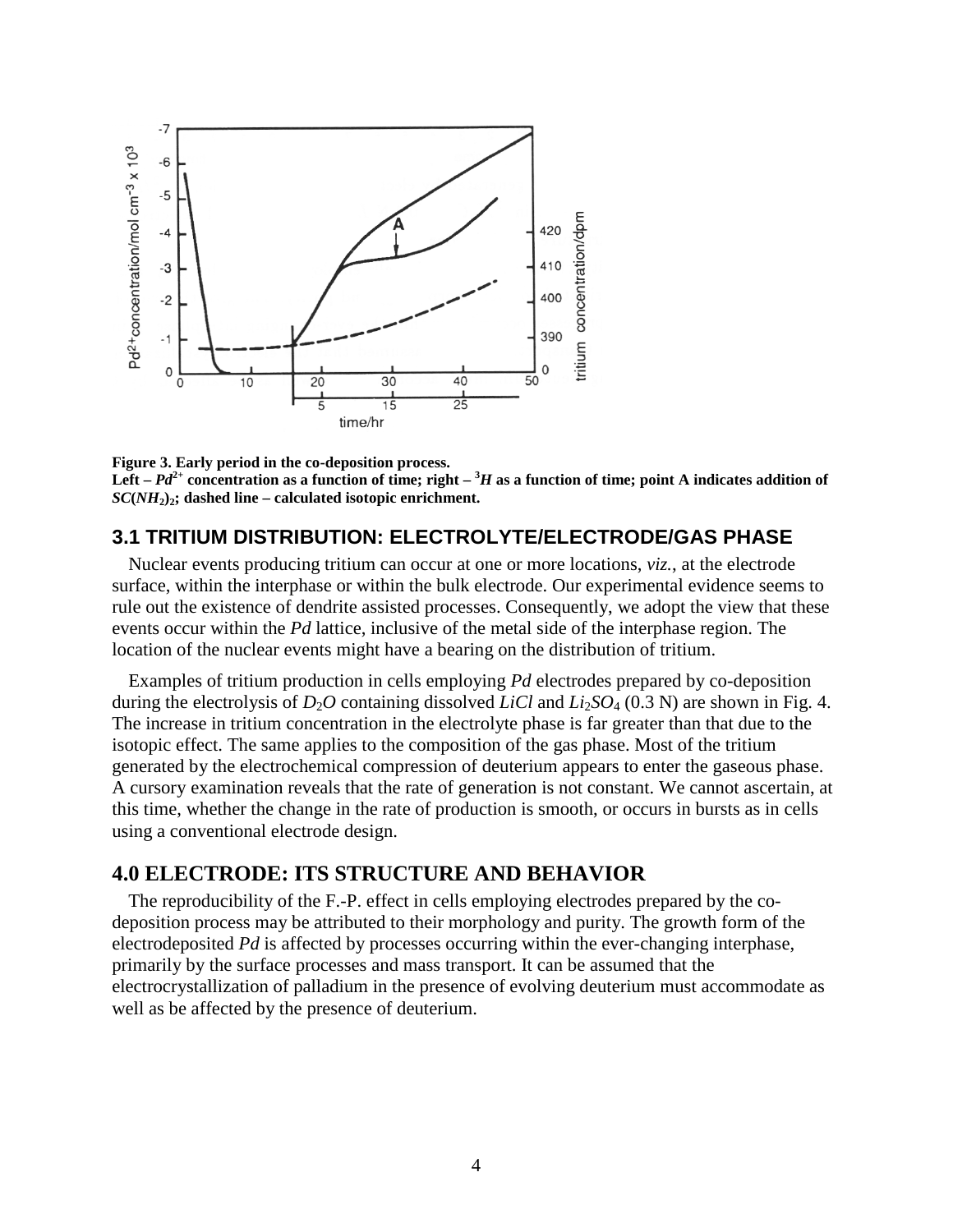

**Figure 4. Distribution of . <sup>3</sup>***H* **generated by electrochemical compression of <sup>2</sup>***H***. Electrolyte: a – 0.3 N** *LiCl* **in**  $^{2}H_{2}O$ ; b – 0.3 N  $Li_{2}SO_{4}$  in  $^{2}H_{2}O$ ; 1 – electrolyte phase, g – gas phase.



**Figure 5. SEM photograph of co-deposited** *Pd***.**

The SEM photograph (Fig. 5) is typical of a three-dimensional nucleation. The co-deposited palladium consists of submicron spherical particles. Such a morphology provides a large surface to volume ratio and, if a porous structure can be maintained, substantial amounts of deuterium can be absorbed. The remarkable feature of the deposit is its relatively high mechanical strength which can be attributed to the fact that the palladium is saturated with deuterium while being deposited so that further lattice expansion is not necessary. Dandapani and Fleischmann(5) concluded that the slow step is the discharge of  $D_3O^+$  ions in acid solutions and  $D_2O$  molecules in alkaline electrolytes, *i.e.*, the charge transfer reaction is followed by a rapid absorption and  $\alpha \rightarrow \beta$  phase transformation, followed by a rapid recombination, when the electrode charging has been completed. By charging we mean an accumulation of deuterium on the electrode surface, within the interphase, and within the bulk. Transport of deuterium in the bulk is by diffusion and governed by the time dependent concentration at the plane separating the interphase from the